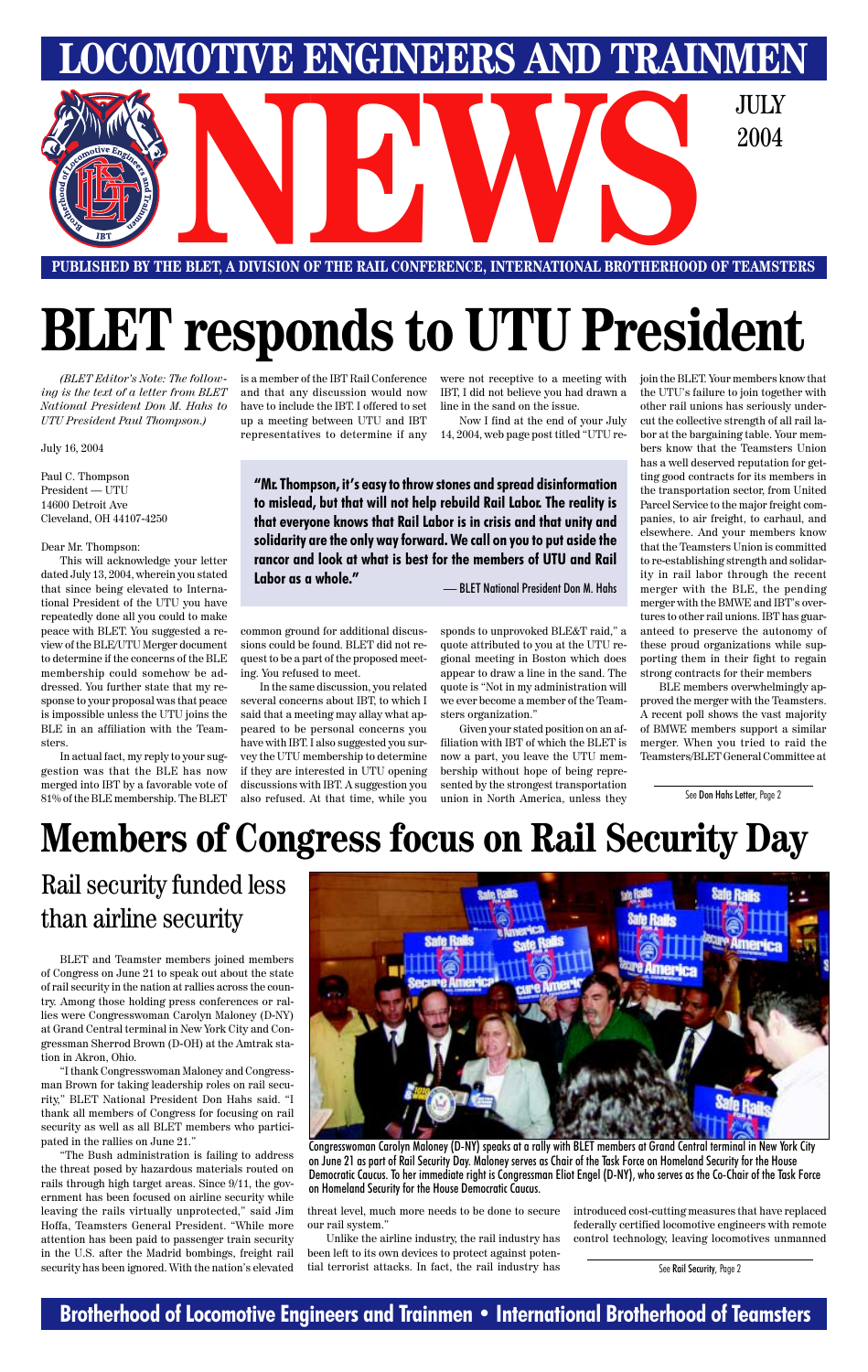# **BLET NEWS**

and the railroad infrastructure vulnerable. The contrast between funding levels for security is startling: since 9/11 the airline industry has been the beneficiary of nearly \$3 billion in Homeland Security Department funds for bolstering security while the rail industry has received less than \$100 million.

"We must shift the focus of the rail corporations from pure profits to the safety and well being of rail employees and the general public. We need the eyes and ears of every railroad employee on the job and helping secure the rails," continued Hoffa.

Rail Security Day was organized by Democrats in the House of Representatives to increase awareness of the dangerous security gaps in the rail industry. •



**Left**: Mo Morrow, Director of Communications for the BLET National Division, is intereviewed by the media at the Amtrak station in Akron, Ohio, on Rail Security Day. Brother Morrow talked about the realities of a terrorist attack on our nation's rail system.

### Railroad security funded less than airline security Rail Security

**Left**: Mickey Evans, a member of BLET Division 497 (Jersey City, N.J.), is flanked by Congressman Engel and Congresswoman Maloney during the press conference. He works for PATH.

**Right**: Kelly Cassidy, Legislative Representative of BLET Division 269 (Jamaica, Long Island, NY), talks about rail safety on passenger trains during the press conference. She works for the Long Island Rail Road.



#### Continued from Page 1



Jim Ong, Chairman of the BLET Ohio State Legislative Board, is interviewed regarding remote control issues as they relate to national security at a press conference in Akron, Ohio.



Canadian Pacific, your own members turned against you and voted for Teamsters/BLET representation. Again, I challenge you to conduct an impartial poll of your members to ascertain if they want to be part of the new Rail Conference within the Teamsters.

Your letter is a fabric of misrepresentations and half-truths, which was obviously written in a spirit of desperation on your part, accusing the BLET of raiding the membership of the UTU. We do not consider offering trainmen the opportunity to join the BLET as an act of raiding. While the BLET is not raiding the membership of the UTU, I assume that your desperation may be fueled by the fact that in the last several months more than 1,500 former UTU members have seen the wisdom in joining the BLET and recognizing the strength that the Teamsters bring to rail labor. • I find it outlandish that the UTU would accuse any other union of raiding in view of the fact that the UTU leadership found it necessary to disaffiliate itself from the AFL-CIO to avoid the sanctions involved in its raiding of this organization. • Do you remember the UTU's effort to destroy this organization back in 1997 through what has become known as its "Bosnian Amendment"? • Do you remember the petition filed by former UTU President Charles Little in January 1998 with the National Mediation Board attempting to get the Board to rule that a single craft existed on the Union Pacific Railroad and force a representation election on that property?

• Do you remember the petition filed with the National Mediation Board by the UTU in 2001 for a single craft determination and a representation election on the Kansas City Southern Railroad?

• Do you remember the "war chest" created at the 1999 UTU convention to destroy the BLE?

• If you do not remember those efforts on the part

of the leadership of the UTU to destroy the BLE, you should remember the most recent effort of your Legislative Department to get a bill introduced in the House of Representatives which would require the National Mediation Board to conduct a survey of all railroad employees described in the first division of Section 3 (h) of the Railway Labor Act to determine the membership of those employees in any labor organization? The bill would require the NMB to certify for each rail carrier as a representative of the employees described in Subsection A of that rail carrier, the labor organization with the greatest number of members who were surveyed under this proposed bill. I am enclosing a copy of this proposed bill for your reference. • And last but by far not least, UTU, after committing more than once to work with the BLE on remote control, entered into a letter of intent with the carriers conference to grab remote control work for so called UTU represented employees while the BLE was in the middle of its International Convention. is completely untrue. UTU voluntarily accepted the recommendation for creating "the Study Commission" before the BLE strike of 1982. The findings of that study commission, in part, eventually led to the disastrous 1985 UTU Halloween Agreement. Former UTU International President Charles Little even admitted that the 1985 Halloween Agreement was probably one of the biggest mistakes the UTU ever made. That agreement resulted in almost 20 years of substandard pay for operating employees in the railroad industry. • Another point in your letter described the successes of the UTU in negotiating national agreements. In looking at the last four UTU negotiated national agreements, I would be embarrassed to describe those agreements as successes. I doubt that UTU members would characterize those agreements as anything other than failures. You continue to tout the UTU's "zero cost health care option" in your latest agreement. The latest numbers available indicate that less than .5 percent of UTU members have cho-

• Your allegation that the Van Wart Study Commission of 1982 was a result of the strike by the BLE

### Don Hahs Letter

#### Continued from Page 1



See Don Hahs Letter, Page 6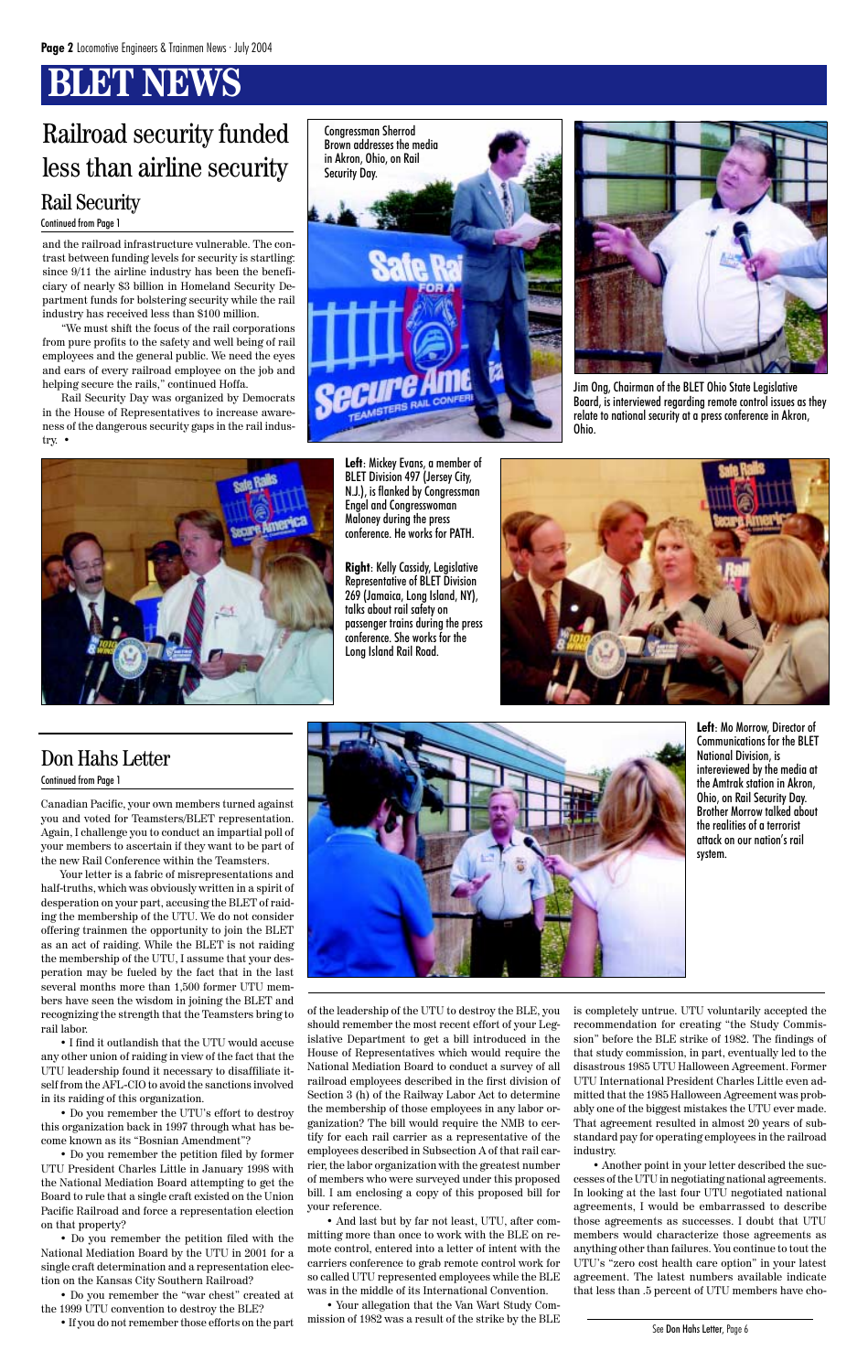# **BLET NEW**

# **CSX seeking line sale/lease in WV**

According to recent articles by the Associated Press and the Huntington Dispatch, CSX Transportation has put up for bid or lease two major routes in West Virginia and western Maryland, potentially affecting as many as 250 union jobs.



Many railroad employees, including locomotive engineers and trainmen, would be forced to either relocate to other routes on

CSX or to go to work for the shortline railroad(s) that may purchase or lease the lines, presumably at lower rates of pay and with less benefits.

Don Hahs, National President of the Brotherhood of Locomotive Engineers and Trainmen, said the BLET is opposed to such a sale or lease.

"We must do everything in our power to retain the union jobs that so many worked so hard to achieve," Hahs said. "With good union jobs either disappearing or going overseas at an alarming rate, we must fight to keep the good railroad jobs we have."

As devastating as this sale or lease could be to CSX employees, United Transportation Union spokesman Frank Wilner said that the UTU "would not necessarily oppose" the lease or sale of the line.

The UTU spokesman also attempted to downplay the significance of nonunion shortlines by stating that, "the UTU holds more shortline labor contracts than all other unions combined."

The BLET President responded by saying that shortline workers are usually paid less and have lesser benefits than Class 1 workers, so a move to replace Class 1 operations with shortline operations would be have a negative impact on workers. He also noted that the BLE/BLET has successfully organized more shortline railroads in the past two years than any other union.

"While organizing shortlines is an important goal of the BLET, we cannot sit idly by and watch the erosion of our Class 1 carriers' to the short-lines that offer lower pay and less benefits," President Hahs said. "The

BLET is working hard to improve the pay and working conditions of shortline employees, but we don't want to sacrifice Class 1 jobs for shortline operations."

President Hahs said that the proposed sale or lease appears to be driven by the forces of Wall Street, and may not be in the best interests of safety.

"I believe CSX's attempts to sell or lease these lines says something about the railroad's financial well-being," President Hahs said. "Perhaps if CSX had not paid \$68 million to former CEO John Snow, then the railroad would be in better financial shape today.



"From our understanding, there is a great deal of coal reserves in those mountains of West Virginia, and prospects for the future look good. Therefore, I cannot understand why CSX would want to sell or lease the lines in question. Many of the locomotive engineers and trainmen in that region are fourth and fifth generation railroaders, and it is their professionalism and skill that makes the trains run safe in the mountainous terrain. If operators of a shortline think they can come in and just hire someone off the street to fill these jobs, then they are just kidding themselves." •

# BLET short-term disability insurance available in October

As a result of the last national contract, many members of the BLET will soon be able to take advantage of a short-term disability program obtained by the National Division through MetLife.

The effective date of the plan is October 1. However, those who become disabled after July 1 will be able to collect benefits after October 1. The benefits are not retroactive to July 1. Participants will receive benefits for the period in which they are disabled up to the maximum of 52 weeks.

The benefit rate is \$402 per week for up to 52 weeks. This benefit level is guaranteed for three years from October 1, 2004. The plan's premium is paid for by the railroads participating in the last national contract.

Some of the plans details are as follows:

• Engineers and Trainmen actively employed by a participating railroad are eligible to receive benefits under the plan if they are disabled on or off the job while assigned to a classification covered by a BLET collective bargaining agreement. Full-time representatives and employees of the BLET are also eligible to participate.

• MetLife will not offset benefits received by a participant under the Railroad Unemployment Insurance Act or under a disability retirement from the Railroad Retirement Board against benefits paid under the insurance contract.

• Surgery that is recommended by an employee's physician as an element in a continuing course of treatment, or is intended to improve and/or facilitate an employee's performance of an essential function he regularly performs in his occupation, shall be a covered condition under the Plan and not considered "elective surgery."

• Participants are not required to provide proof of insurability and preexisting conditions are not taken into account in determining eligibility for payment of initial claims.

• Employers may not offset benefits paid under the Plan against an award paid to an employee under the Federal Employers Liability Act.

BLET National President Don M. Hahs lauded the plan, which was negotiated in the last national contract.

"This is definitely a step in the right

direction toward providing our members much-needed protection in the unfortunate event they should become disabled and can't provide a living for themselves and their families.

President Hahs also commended Vice President Lee Pruitt and Special Representative Jim Bradford for the work they did in establishing the plan.

"They did an excellent job in finding the best plan available for the dollars available," President Hahs said.

BLET members with questions on this new Plan should contact:

**Jim Bradford**

**BLET Short Term Disability Plan Administrator E-mail: Bradford@ble-t.org Office: (830) 896-1592 Cell: (754) 718-5689 •**

### The UTU is at it again, seeking backdoor takeover of BLET membership

The United Transportation Union is at it again, seeking another backdoor attempt to raid membership of the Brotherhood of Locomotive Engineers and Trainmen.

Right now, the UTU is looking for someone to sponsor legislation in the U.S. House of Representatives that would force the BLET into an all-out war on the nation's railroads.

The proposed bill would allow the

National Mediation Board (NMB) to conduct a survey of all locomotive engineers, conductors and trainmen who work for Class 1 railroads. Based on this survey, the NMB would certify a single union to represent all the workers.

According to the proposed legislation, the single surviving union would be the union with the most members at the time the election. Currently, the UTU has slightly more members than the BLET.

The bill does not have a sponsor and has not been assigned a bill number. However, BLET and IBT lobbyists in Washington, D.C. are working to make sure it is defeated if introduced.

This backdoor attempt is similar to the "Bosnian Amendment" the UTU attempted to pass in 1997 and the single operating craft idea introduced in 1998.

"The UTU is at it again," said BLET National President Don Hahs, "trying to take by force what it cannot have any other way."

"When given the opportunity to voluntarily merge with the UTU in 2001, our membership overwhelmingly voted no. Apparently, some people just can't take 'no' for an answer."

A copy of the UTU proposal is at: http://www.ble-t.org/pr/pdf/hrnmb.pdf •

BLET opposes action that could impact 250 union jobs; UTU says it's OK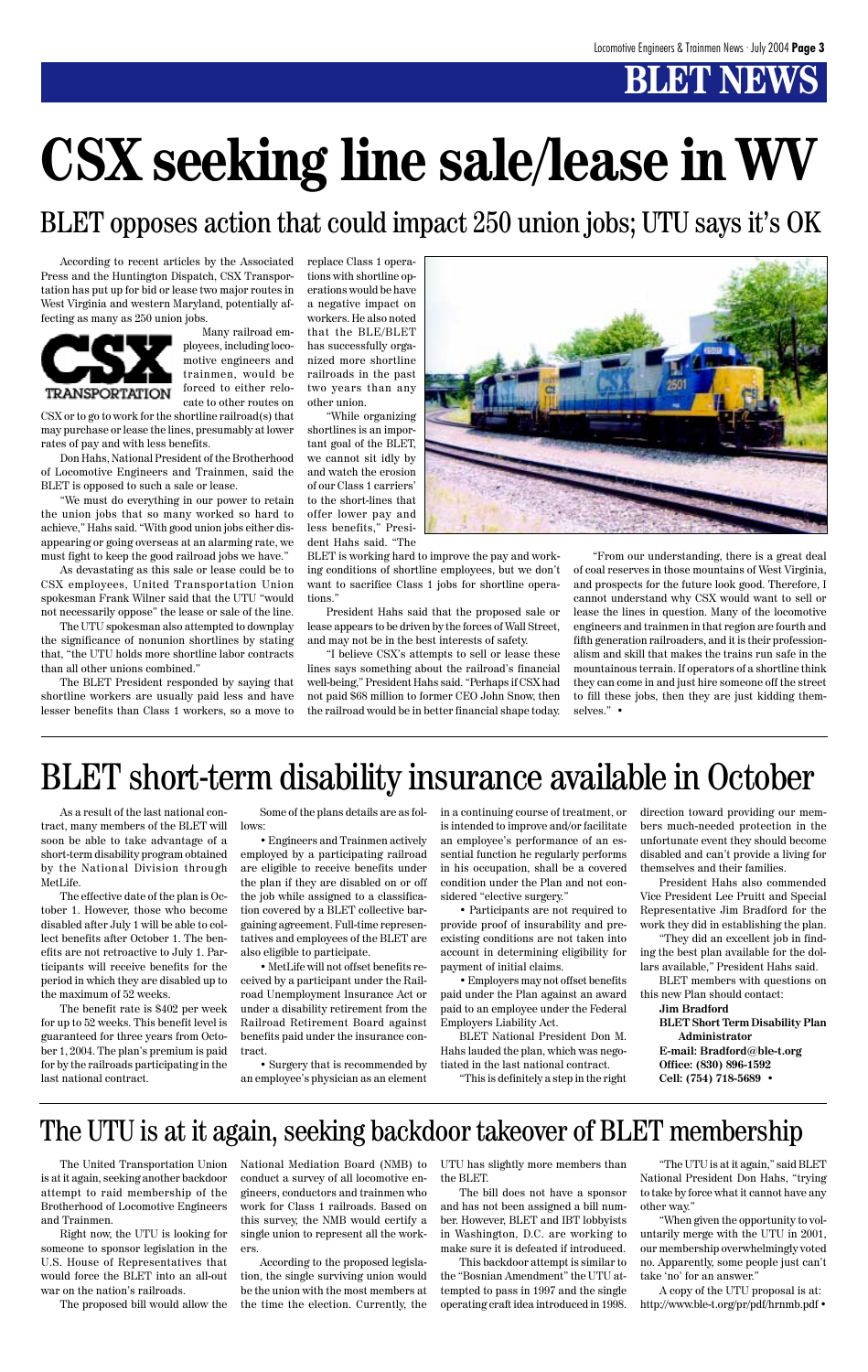# **BLENEWS**

Austin Morrison, Tom Roberts and Dennis Pierce were all reelected to their general chairmen offices in recent months, according to reports received by the BLET Public Relations Department.

#### **BNSF (former C&S, CRI&P, FWD)**

General Chairman Austin Morrison won reelection by acclamation at the Burlington Northern Santa Fe General Committee of Adjustment's triennial meetings in Amarillo, Texas, from June 15-16. He is a member of BLET Division 574 in Amarillo, Texas.

Brother B.J. Brown of Division 574 was also reelected by acclamation to his post as First Vice-Chairman of the BNSF GCofA, which represents the former C&S, CRI&P and FWD properties.

Also winning elections were Terry D. Sutton of Division 186 (Denver, Colo.), who will serve as Second Vice-General Chairman; and T.R. Williamson of Division 430 (Trinidad, Colo.), who will serve as Secretary-Treasurer.

National Vice-President Stephen D. Speagle attended the meetings and addressed the delegates on a number of issues of national importance.

#### **CSXT Northern District (Conrail Shared Assets)**

Brother Tom Roberts of BLET Division 601 (Newark, N.J.) has been reelected General Chairman of the CSXT Northern District (Conrail Shared Assets) General Committee of Adjustment.

Reelected to the office of Vice-General Chairman was W.J. Lyons of Division 46 (Albany, N.Y.). Reelected to the office of Assistant Secretary-Treasurer was R.E. Smale of Division 851 (Philadelphia).

Newly elected officers are M.C. Kronyak of Division 235 (Union City, N.J.), who will serve as Alternate Vice-General Chairman; and J.P. Louis of Division 421 (Buffalo, N.Y.), who will serve as Secretary-Treasurer.

National Secretary-Treasurer William C. Walpert and National Vice-President Paul T. Sorrow were in attendance to address the delegates. The convention was held May 24-25 in Buffalo, N.Y.

#### **BNSF-MRL**

Dennis R. Pierce has been reelected to another three-year term as General Chairman of the BNSF-MRL General Committee of Adjustment at meetings in Las Vegas on July 3. Pierce, a member of Division 98 (Lincoln, Neb.), was elected by acclamation.

Matt O. Wilson of Division 104 (Spokane, Wash.) was elected to the office of First Vice-Chairman; Steve



Bratka of Division 98 (Lincoln, Neb.) won election to the Second Vice-Chairman position; and Don May of Division 104 (Spokane) was elected Third Vice-Chairman.

James H. Nelson of Division 644 (Galesburg, Ill.) was reelected without opposition to the office of Secretary-Treasurer of the Committee. Joe Zawada of Division 232 (Laurel, Mont.) will fill the position of Alternate Secretary-Treasurer.

Alternate vice-chairmen were also elected. They

A July 9 remote control accident in Pine Bluff, Ark., underscored a number of concerns the BLET shared with the Federal Railroad Administration during recent safety meetings in Washing-

ton, D.C.

BLET National President Don M. Hahs recently visited Capitol Hill for top level meetings with Betty Monroe, Acting Administrator of the FRA, and Congressman James Oberstar, Ranking Democrat on the House Transportation & Infrastructure Committee.

A Union Pacific remote control job (K043 YT35 B36R) went through a control point on the Jonesboro Subdivision, crashing into the side of a train on mainline track that was carrying hazardous materials. The remote control unit hit the freight train on the mainline, derailing 11 cars. The remote control unit was pulling over 100 cars and was operated by two junior employees (both were recently employed in early 2004).

The accident happened in Pine Bluff, Ark., where the City Council had passed a safety resolution seeking to ban remote control train operations in February of 2003.

The accident highlighted several of the safety concerns the BLET has raised regarding the unregulated operation of remote control locomotives, including:

#### **Lack of Training**

Both employees were deemed "qualified" to operate remote control locomotives by Union Pacific but had relatively little railroad experience. One employee had only nine paid trips under his belt.

#### **Inexperience**

In spite of their inexperience, Union Pacific managers assigned a trainee to work with the crew. **Safeguards Overridden**

The accident happened on mainline track. The Union Pacific's failsafe method to allow remote control movements without proper point protection is an automatic train stop system. Transponders known as a "puck," cause remote control trains to slow or stop as they approach mainline tracks. In this case, the puck system was disabled — per instructions from Union Pacific management — allowing the remote control train to enter mainline track.

#### **Efficiency Over Safety**

According to reports from the field, the automatic train stop system was overridden in an effort to increase productivity of the remote control job. **Accident Reporting**

According to reports, the Union Pacific did not originally report this acci-

# **Three General Chairmen win reelection bids**

dent to the National Transportation Safety Board as a remote control accident. Nor was remote control reported to the local newspaper, which carried a story on the incident.

#### **Hazardous Materials**

The train on mainline track was carrying hazardous materials, and this accident could have resulted in a ma-

### Pine Bluff remote control wreck reinforces BLET's safety concerns

Front row, from left: William C. Walpert, National Secretary-Treasurer; Paul T. Sorrow, National Vice-President; Tommy Roberts, General Chairman; Tom Vassie, Division 382 (Buffalo); Jim Louis, Secretary-Treasurer; Matt Kronyak, Alternate Vice-General Chairman; and Gene Imler, Special Representative.

Second row: Pat Norton, Division 157 (Jersey City, N.J.); Bill Lyons, Vice-General Chairman; Ron Smale, Assistant Secretary-Treasurer; Mike Fitzgerald, Division 3 (Cleveland); Mike Henry, Division 169 (Syracuse, N.Y.); and Ken Lefauve, Division 382 (Buffalo).

Third row: Greg Durocher, Division 867 (Waterbury, Conn.); Bill Munger, Division 439 (Allston, Mass.); Ron Bernash, Division 63 (Springfield, Mass.); Charlie Otten, Division 46 (Albany, N.Y.); R.M. Evans, Division 169 (Syracuse, N.Y.); and Steve Marko, Division 169 (Syracuse, N.Y.).

Fourth row: Rich Vogt, Division 387 (Camden, N.J.); Angelo J. Chick Jr., Division 227 (Potsdam, N.Y.); Rich Uffert, Division 601 (Newark, N.J.); Greg Lund, Division 421 (Buffalo); and Jim Kermans, Division 1 (Detroit).

See General Chairmen, Page 6

See Remote Control, Page 5

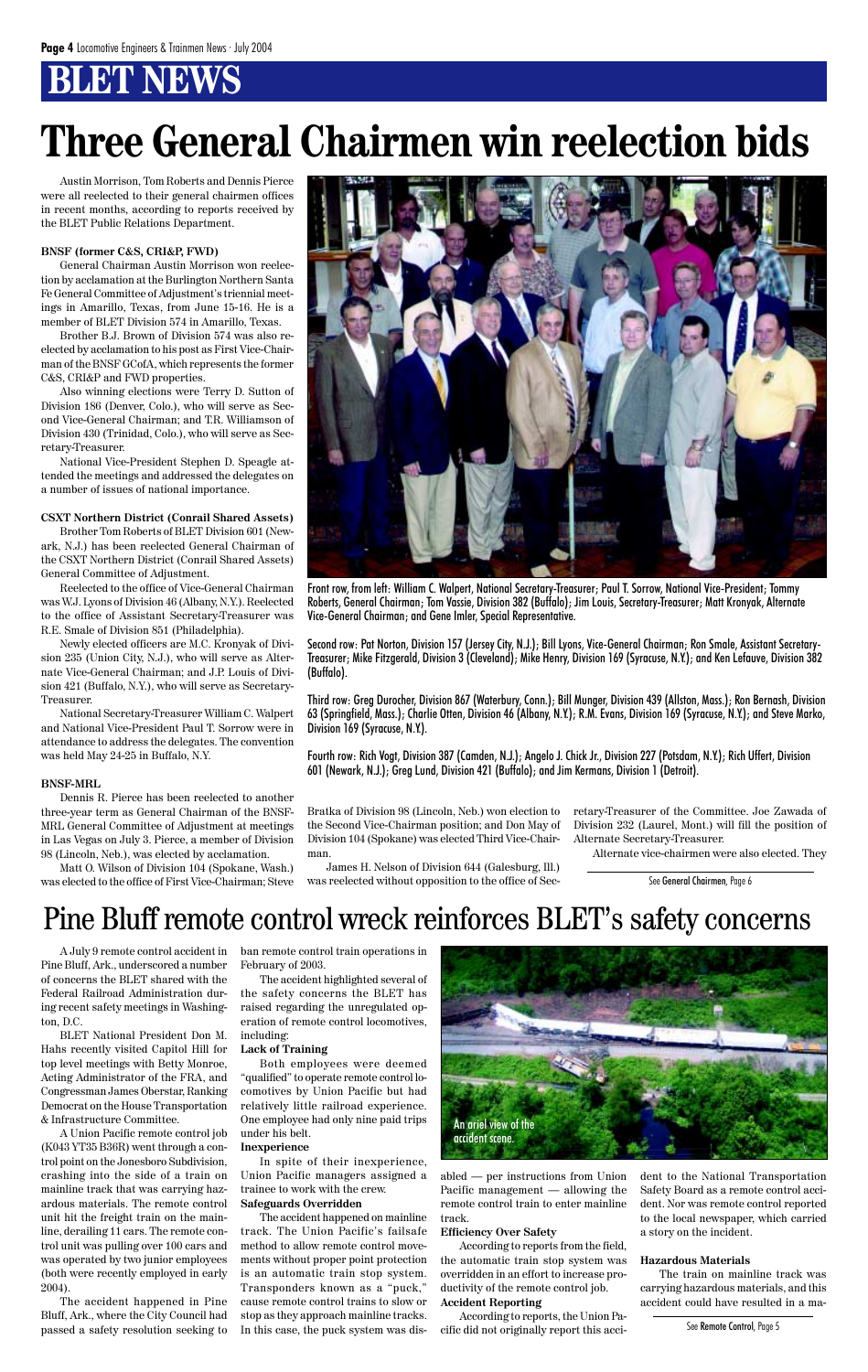# **BT N**

The month of May marked the 100th anniversary of the founding of the BLET Montana State Legislative Board, and was acknowledged at a meeting of the Board held in Billings, Montana, May 21-22.

In addition to BLET Division Legislative Representatives from Montana, several invited guests attended, including: Edward W. Rodzwicz, BLET First Vice President; Raymond Holmes, BLET Vice-President & National Legislative Representative; Dale McPherson, BLET Vice-President (and a founding member of Division 180 in Glendive, Mont.); Dennis Pierce, BNSF-MRL General Chairman; and, Mike Muscha, Chairman of the North Dakota State Legislative Board.

The Guest of Honor was Brother Calvin Burr, former Montana State Legislative Board Chairman and oldest surviving past Chairman. Brother Burr is a longtime member of Division 392 (Havre, Mont.) and started his railroad career on the Great Northern railroad in the days of the steam engines.

During the business meeting, Montana State Legislative Board Chairman Craig Gilchrist read aloud out of the original hand-written journal containing the minutes from the meeting when the Board was first formed on May 17, 1904.

The journal, which has been preserved over the years, is now a keepsake of the Board. He noted with interest, that in reviewing the old journal, it reflects discussions as many as 40 years ago aboutt the matter of locomotive engineer licensing.

"The Board has a long history of activism and involvement with the political process in Montana in defense of working men and women, a past of which our members can be proud, and one of which I am honored to continue," said Chairman Gilchrist.

He noted that Montana was the first state to have every Division in the State affiliated with the Montana AFL-CIO and counts that as another means by which the cause of railworkers can be advanced.

In addition to the anniversary celebration, the Board members attended a Railroad Retirement informational conference, met with officials of the Federal Railroad Administration, heard reports from senior BLET officers attending, and held a business meeting.

Election of officers also took place during the meeting. Chairman Gilchrist was reelected as Chairman. He is a member of Division 298 in Glasgow, Mont. Murray Hurlburt of Division 392 (Havre, Mont.) was elected to the office of Vice-Chairman; Duane C. Wetsch of Division 195 (Forsyth, Mont.) was elected Secretary-Treasurer; and Dave Torgerson of Division 499 (Whitefish, Mont.) was elected Alternate Secretary-Tresurer. •

### **Montana State Legislative Board marks 100th anniversary**



Delegates and invited guests attending recent Montana State Legislative Board meetings pose on the pilot of engine #1301, a hand-fired steam locomotive used as a switch engine in the Northern Pacific Railroad yards in Glendive, Mont. The locomotive is now on display in Billings, Mont.

The attendees gathered May 21-22 in Billings to mark the 100th anniversary of the Board and to conduct their quadrennial business meeting.

Front row, from left: Evan Schroedel, Division 504 (Great Falls, Mont.); BLET National Vice-President D.L. McPherson (Division 180, Glendive, Mont.); BNSF-MRL General Chairman Dennis Pierce; and Montana State Legislative Board Chairman Craig Gilchrist, Division 298 (Glasgow, Mont.).

Middle row: Barry Green, Division 180 (Glendive, Mont.); BLET Vice-President & U.S. National Legislative Representative Raymond Holmes; Retired Montana State Legislative Board Chairman Calvin Burr, Division 392 (Havre, Mont.); BLET First Vice-President Edward W. Rodzwicz; and MSLB Alternate Secretary-Treasurer Dave Torgerson, Division 499 (Whitefish, Mont.).

Back row: North Dakota State Legislative Board Chairman Mike Muscha; MSLB Secretary-Treasurer Duane Wetsch, Division 195 (Forsyth, Mont.); Jim Cowan, Division 262 (Missoula, Mont.); and MSLB Vice-Chairman Murray Hurlburt, Division 392 (Havre, Mont.)

Present but not pictured is former MSLB Chairman D.B. Ditzel, Division 232 (Laurel, Mont.).

On June 19 in Davenport, Iowa, employees of the Iowa, Chicago and Eastern (IC&E) Railroad represented by the Brotherhood of Locomotive Engineers and Trainmen (BLET) held a rally to kick off a campaign to win a first contract with the short-line railroad.

The BLET members are looking to secure a labor agreement that establishes better working conditions that will allow them to spend quality time with their families, pay parity with employees at IC&E parent company Cedar American Rail Holding's other short line railroads, and affordable family health insurance.

"It's time for Kevin Schieffer, CEO of the IC&E, to respect the hard work of the employees who have helped make this railroad a success," said Dustin Heichel, General Chairman, BLET--Iowa, Chicago and Eastern Railroad. •

# IC&E workers rally for dignity, respect, and first contract



#### jor hazmat spill.

#### **Remote Control Ban**

The city of Pine Bluff, Ark., was one of the first cities in the nation to pass a resolution banning remote control train operations. Citing many of the safety problems involved in the July 9 accident, the Pine Bluff City Council passed a resolution banning remote control train operations on February 18, 2003.

#### **Conclusion**

"This situation is absolutely disgraceful," said BLET National President Don M. Hahs. "That remote control job was attached to over 100 cars; it was operated by raw recruits; safety controls were purposely overridden for productivity's sake; hazardous materials were involved; and all of this happened in a city that had passed a safety resolution seeking to ban remote control train operations in the name of public safety.

"The BLET will continue in its pursuit of safe train operations throughout the United States, and will endeavor to ensure that accidents such as this are not swept under the rug," Hahs concluded. •

### Remote Control

#### Continued from Page 4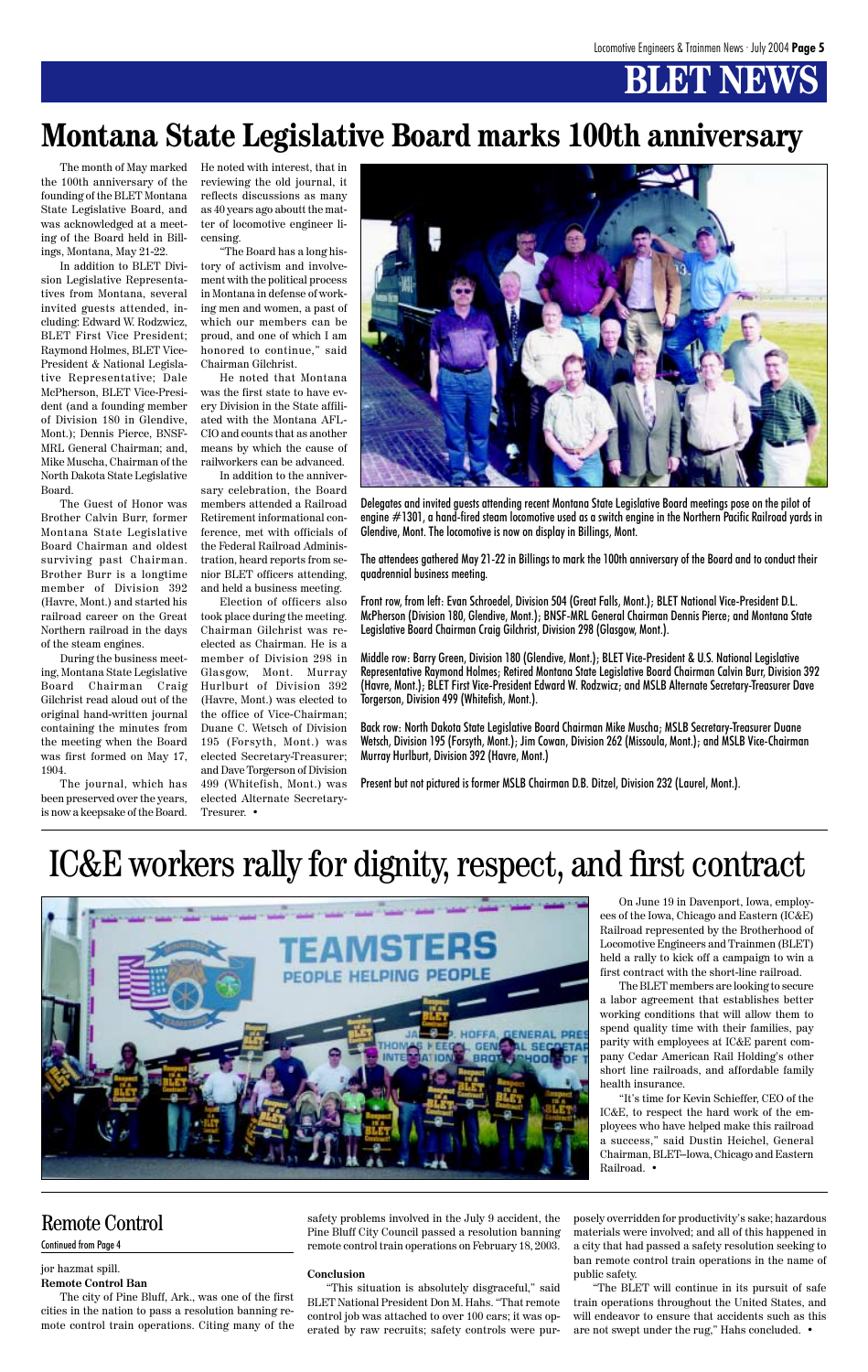### **BT NEWS**

BLET Division 230 (Meridian, Miss.) member Dennis Vinson was killed in a collision between his Norfolk Southern train and a gasoline tanker truck on June 25. He was 58 years old.

The train had a three-man crew. The train's conductor, Anthony J. "Tony" Mills, 58, was also killed in the accident, and the brakeman, Charles LaBella, 58, jumped off the rear of the train and suffered minor injuries, police said. The driver of the truck, Henry Blount, also died.

The driver of the truck caused the accident by disregarding safety signals. Shortly before the crash, Blount had picked up more than 8,000 gallons of gasoline at the Chalmette Refining plant. The billowing black smoke resulting from the collision hung in the air and could be seen across the metro New Orleans area.

BLET National President Don Hahs extended deepest sympathy to the Vinson family on behalf of the 50,000 members of the Brotherhood of Locomo-

### IN THE LINE OF DUTY **Dennis Vinson**

tive Engineers and Trainmen. He ordered the flag at National Division headquarters in Cleveland, Ohio, to be flown at half-mast in honor of our Brother who lost his life in the line of duty.

Brother Vinson joined the BLET on June 1, 1990.

Services for Brother Vinson were held on June 29 at the Fielding Funeral Home in Covington, Louisiana. •

Brother Heath Pape, a member of BLET Division 197 in San Antonio, Texas, was killed in a collision between a Union Pacific train and a BNSF train on June 28. Brother Pape had just joined the BLET. He was 23 years old.

Brother Pape's father, E.G. Pape, has been a member of BLET Division 197 since 1982.

BLET National President Don M. Hahs expressed his deepest sympathy to the Pape family on the behalf of all the members of the BLET. As is customary, the BLET flag will fly at half mast over the BLET's headquarters at the Standard Building in Cleveland to honor Brother Pape.

The collision unleashed a cloud of chlorine gas and ammonium nitrate. The wreck derailed 40 cars in a rural area southwest of San Antonio. Fire officials say as many as 50 people suffered minor respiratory irritation.

Funeral services were held on July 2 at the United Methodist Church in LaVernia, Texas.

He is the sixth member of the BLET to lose his life in an on-the-job accident in 2004. On May 19, BLET Division 172 (Fort Worth, Texas) member E.M. "Mike" Rogers, 49, was killed in a head-on train col-

### IN THE LINE OF DUTY **Heath Pape**

lision near Gunter, Texas. On May 18, BLET Division 106 (Muncie, Ind.) member Jeff C. York, 35, was killed in a Norfolk Southern switching accident in Elwood, Ind. On February 21, Anthony C. Rodella, 57, and Jeffrey S. Bohler, 32, were killed in a collision of two Union Pacific trains in Carrizozo, N.M. Both Brothers belonged to Division 192 in El Paso, Texas. BLET Division 230 (Meridian, Miss.) member Dennis Vinson was killed in a collision between his Norfolk Southern train and a gasoline tanker truck on June 25. He was 58 years old.

include: Don L. Helander of Division 499 (Whitefish, Mont.), First Alternate Vice-Chairman; Rick A. Olson of Division 746 (Mandan, N.D.), Second Alternate Vice-Chairman; and Charlie E. Sheets of Division 13 (LaCrosse, Wisc.), Third Alternate Vice-Chairman.

The meetings began on June 28 with 44 delegates in attendance. The delegates have considered numerous issues, including some amendments to the General Committee bylaws.

The delegates also participated in an educational workshop for Local Chairmen presented by the BLET Education & Training Department, which helped the attendees hone their skills for use in representing members in company fact-findings.

Delegates also heard a detailed financial report by GCofA Secretary-Treasurer Jim Nelson.

BLET National President Don Hahs addressed the group and took questions on July 1. He was accompanied by BLET First Vice-President Ed Rodzwicz, who also gave a report.

Teamsters International Vice-President John Murphy of Boston presented delegates with a comprehensive report on the status of BLET-Teamster initiatives. The report included a detailed PowerPoint presentation.

Delegates also heard reports from BLET Designated Counsel, BRCF, LE&CMPA and ORBA Financial Services. •



|                                                                                                                | <b>1010 N. Curisbud Euric Deci Turk, IA 77500-0000</b> |
|----------------------------------------------------------------------------------------------------------------|--------------------------------------------------------|
|                                                                                                                |                                                        |
|                                                                                                                |                                                        |
| Team Members: (Optional) (Filled on a first request basis)                                                     |                                                        |
| Name: Name and the second contract of the second contract of the second contract of the second contract of the | Name: ______________________________                   |
| Name:                                                                                                          |                                                        |
|                                                                                                                |                                                        |

#### General Chairmen Continued from Page 4

sen this option for their health care plan because they understand that if they get sick or become injured, this plan will cost them thousands of dollars. While the most recent UTU national agreement did address the post-

85 pay issue, it also created a new sub class of operating employee through entry rates that we will have to deal with in future negotiations.

• Teamster/BLET have organized a dozen new shortlines since we started discussing our merger. Each year the Teamsters Union organizes more than 10,000 new workers through NRLA and NMB administered elections.

• During the latest National Master Freight Agreement the IBT "got the hammer back," forcing freight employers to once again recognize the right to strike even during the term of the contract. The Master Freight Agreement has had no negative effect on freight railroads.

#### Don Hahs Letter Continued from Page 1

See Don Hahs Letter, Page 7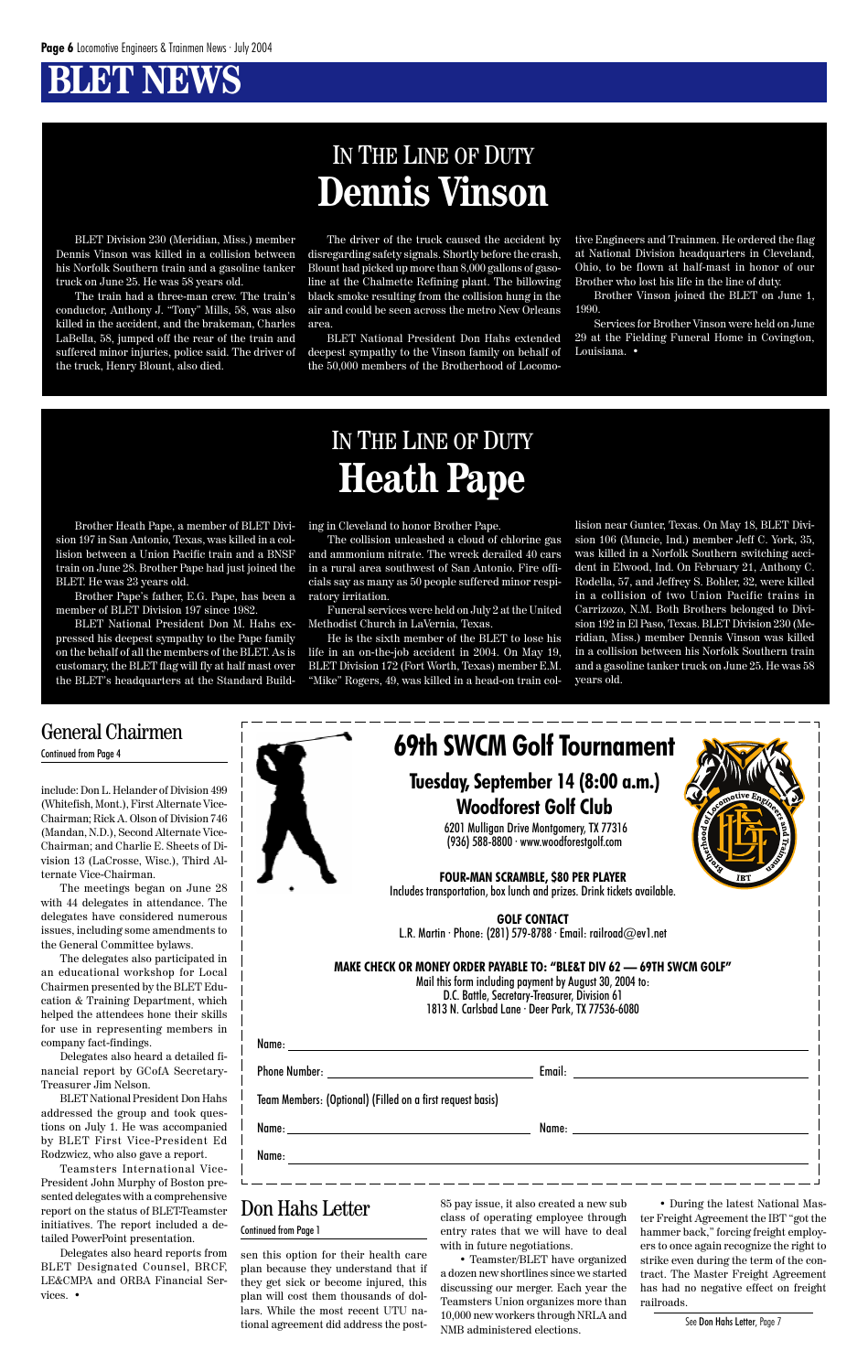# **BLET NEWS**

**69th annual Southwestern Convention Meeting Houston, Texas • Sept. 13-16, 2004**

# **SWCM 2004 Registration Form**

#### **HOTEL RESERVATIONS**

Contact the Woodlands Waterway Marriott Hotel and Convention Center at (281) 367-9797. The BLET Southwestern Convention 2004 group rate is \$115 per night and the hotel registration deadline is Sept. 1. Hotel address is 1601 Lake Robbins Dr., The Woodlands, TX 77380. Attendees flying into town should fly into Houston's Bush Intercontinental Airport to avoid lengthy auto travel to the hotel.

#### **SWCM INFORMATION**

Early registration is encouraged. Registration fee is \$90.00 per person if postmarked by August 30, 2004; Fee is \$115 per person if postmarked by September 1, 2004, or later.

**For additional information:** Call G.Y. Bailey at (281) 250-7629 (cell) or email <GYBailey@sbcglobal.net>; OR Kathie Bailey at (281) 955-5444 (home) or e-mail  $\lt$ KDBailey@sbcglobal.net $>$ .

**REGISTRATION FEE (Make Checks Payable to: "69th SWCM") \$90 Per Person** If postmarked by August 30, 2004 **\$115 Per Person** If postmarked by September 1, 2004, or later

**I plan on attending the following workshops:** Local Chairman Land Secretary-Treas. Legislative Rep.

**ACTIVITIES (Please indicate number attending each activity)** Monday, Sept. 13: ........................ Breakfast ( ) ............ BLET Luncheon ( ) .......... GIA Luncheon ( ) ........ Reception ( ) Tuesday, Sept. 14: ..................... Breakfast ( )........... Dinner ( ) Wednesday, Sept. 15: ................ BLET Breakfast ( ) ............ GIA Breakfast ( )<br>BLET Luncheon ( ) ............ GIA Luncheon ( ) .............. Banquet ( ) BLET Luncheon ( ) ............ GIA Luncheon ( Thursday, Sept. 16: ................... Breakfast ( )

|  | (Division President, LC, LR, etc)                                                                                                                                                                                                                                                                                                                                   |
|--|---------------------------------------------------------------------------------------------------------------------------------------------------------------------------------------------------------------------------------------------------------------------------------------------------------------------------------------------------------------------|
|  | $\begin{picture}(20,10) \put(0,0){\vector(1,0){100}} \put(15,0){\vector(1,0){100}} \put(15,0){\vector(1,0){100}} \put(15,0){\vector(1,0){100}} \put(15,0){\vector(1,0){100}} \put(15,0){\vector(1,0){100}} \put(15,0){\vector(1,0){100}} \put(15,0){\vector(1,0){100}} \put(15,0){\vector(1,0){100}} \put(15,0){\vector(1,0){100}} \put(15,0){\vector(1,0){100}} \$ |
|  | (Member, President, Sec., etc)                                                                                                                                                                                                                                                                                                                                      |

" $219.608$  (c)(1) "(1) When the minimum annual percentage rate for random alcohol testing is 25 percent or more, the Administrator

*Please mail this form, along with check or money order payable to "69th SWCM" to:* R.T. Windsor, SWCM Treasurer 202 Maple Frontenac, KS 66763

Please print your name and division as clearly as possible on this form so your name tag will be correct.

The Federal Railroad Administration recently held a meeting in Jacksonville, Fla., with representatives of rail

" $219.602(d)(d)$  When the minimum annual percentage rate for random drug testing is 25 percent, and the data received under the reporting requirements of §219.800 for any calendar year indicate that the reported positive rate is equal to or greater than 1.0 percent, the Administrator will increase the minimum annual percentage rate for random drug testing to 50 percent of all covered employees."

labor and all Class 1 railroads in mid-June to discuss an alarming trend in employee drug testing results.

The FRA expressed concern over a recent increase in the number of positive drug and al-

cohol results in post-accident testing as well as an increase in the number of positives in random testing.

The rate of testing in the industry is dictated by the percentage of positive tests. The Code of Federal Regulations reads as follows:

"FRA 49 CFR, Part 219:

"219.608 b) The (Federal Railroad) Administrator's decision to increase or



may lower this rate to 10 percent of all covered employees if the Administrator determines that the data received under the reporting requirements of §219.800 for two consecutive calendar years indicate that the violation rate is less than 0.5 percent.

"219.608(c)(2)

"(2) When the minimum annual percentage rate for random alcohol testing is 50 percent, the Administrator may lower this rate to 25 percent of all covered employees if the Administrator determines that the data received under the reporting requirements of §219.800 for two consecutive calendar years indicate that the violation rate is less than 1.0 percent but equal to or greater than 0.5 percent."

In a similar way, the Administrator determines the drug testing rate.

"219.602(c) When the minimum annual percentage rate for random drug testing is 50 percent, the Administrator may lower this rate to 25 percent of all covered employees if the Administrator determines that the data received under the reporting requirements of §219.800 for two consecutive calendar years indicate that the reported positive rate is less than 1.0 percent.

The FRA has allowed for carriers to develop programs for employees, such as Operation Redblock and Operation Stop. It was noted at the meetings in Jacksonville that some carriers are no longer supporting these self-help programs. The employee assistance programs are extremely important, and BLET members can play a key role in reversing this alarming trend by taking a more active role in these self-help programs. •



### FRA: Positive test numbers for drug, alcohol testing are going in the wrong direction

# **Important advisory to all active members**

### Don Hahs Letter

Continued from Page 6

# BLET response to UTU President

• The IBT fought Overnite for three years until the IBT was betrayed by a federal court decision that came out of Overnite's home town in Richmond, Virginia. Even so, Overnite had to spend hundreds of millions of dollars opposing IBT. And, because of IBT's aggressive campaign, Overnite employees saw their wages increase by more than \$5 per hour and now enjoy many other improvements.

• It is interesting that you raise Central States Pension Fund, since nothing at Central States could affect rail employees who are, as you point out, covered by Railroad Retirement. The problems at Central States are no different from those affecting hundreds of other pension funds as a result of the adverse equity markets in 2000-2002. IBT is working hard with the government, employers and pension experts to preserve good Teamster pensions and to solve these problems. Mr. Thompson, it's easy to throw stones and spread disinformation to mislead, but that will not help rebuild Rail Labor. The reality is that everyone knows that Rail Labor is in crisis and that unity and solidarity are the only way forward. We call on you to put aside the rancor and look at what is best for the members of UTU and Rail Labor as a whole.

```
Very truly yours,
/s/
Don M. Hahs
President
```